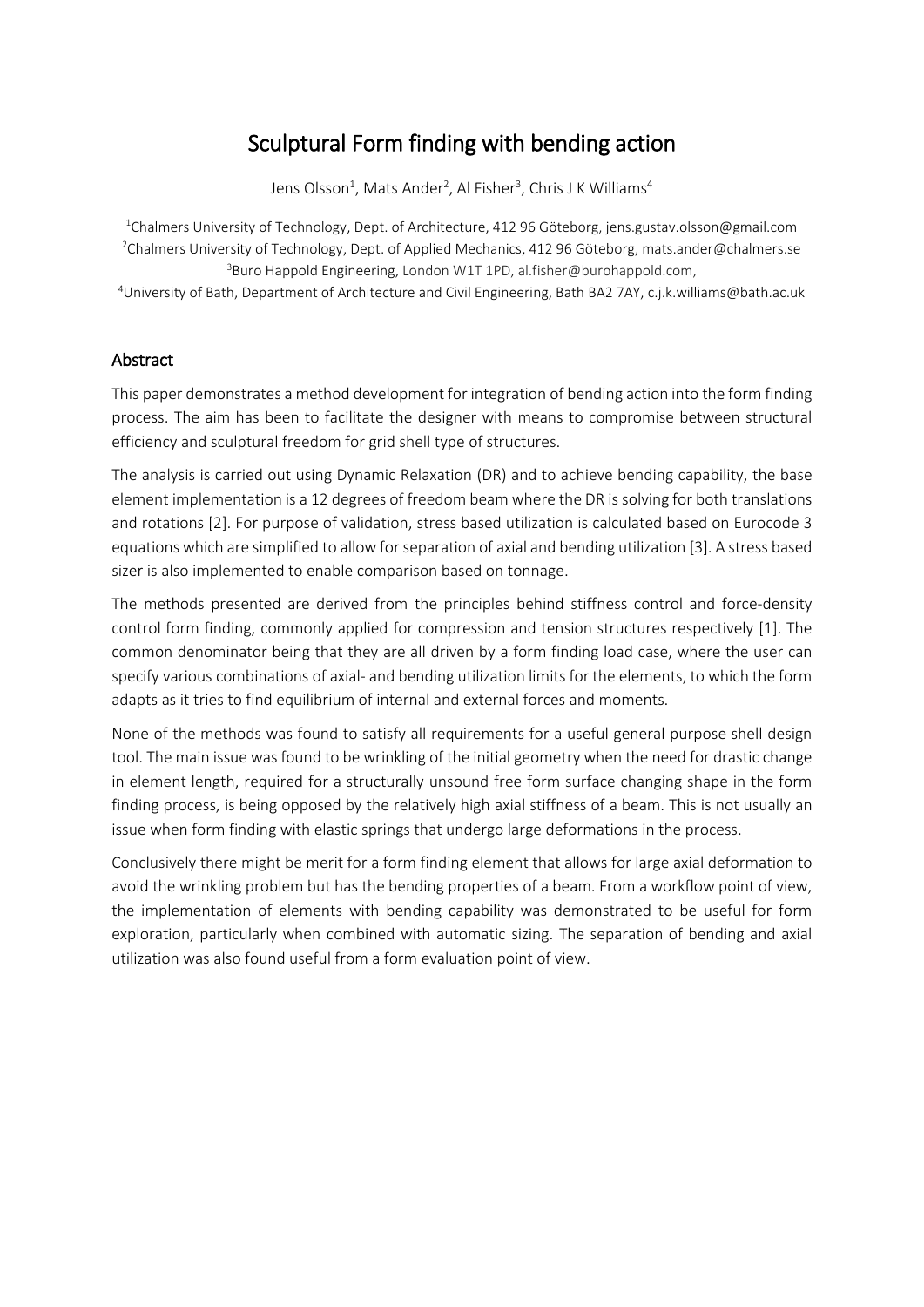#### Introduction

The first part of the paper presents the computational frame work behind the study, starting with choice of solver, definitions and coordinate systems. Thereafter, a vector based beam theory is briefly mentioned, including the calculation of forces and moments in the local coordinate system, the subsequent transformation into the global structure, as well as calculation of translation and rotation of the nodes using dynamic relaxation. Furthermore, a stress based utilization is introduced and the separation of axial and bending utilization is presented. Finally, the bending based form finding methods are presented and discussed.

## 1.Setup

## 1.1 Base element

With the ambition of creating a form finding tool for design, real time feedback was considered to be of importance and dynamic relaxation was the natural choice of solver. The node wise iterative scheme does not rely on a matrix formulation, hence will not have to comply with constraints from matrix inversion, arguably making development work more flexible and intuitive, although at the cost of speed. In order to introduce bending elements with the DR solver there was mainly two different approached considered.

In the PhD thesis of Adriaenssens S. [2] a 6 dof element is introduced with the capability of capturing bending for symmetrical cross sections with only translational dof. These elements are shown to accurately model elastic splines with high computational efficiency, however, with the limitation of having to be connected in continuous chords for relative angle calculations. This was found problematic when modelling non-surface like structures (i.e. space trusses) but also in the general case for nodes with odd valance.

However, in the same PhD thesis a nonlinear 12 dof beam element solved with DR is introduced for the purpose of benchmarking. Initially developed by Wakefield D. S. [3] and Ong [4] it has been successfully adopted and used for a number of different structural systems Williams [5] and Wakefield [6]. Due to the 12 dof configuration the element is well compatible with the structural design codes, thus allowing for automatic stress based sizing based on euro code utilisation equations for the purpose of tonnage estimation to trace form progressing (where progress is measured in terms of reduced weight). The 12 dof element is also generic in the sense that it allows for modelling of any type of structural topology, suitable for a design tool. Hence the 12 dof element was adopted as the base element of choice for this study.

# 1.2 Solver

Dynamic relaxation applied to beam elements, may be a rather unconventional approach to structural analysis, and because of it's importance in the method development in section (2.x.x) a short summary of the method follows here.

For a given structural topology, each node is given a unique coordinate system (CS) with 6 degrees of freedom (DOF), allowing translations and rotations about the x, y, z axes, here referred to as the node CS. Similarly, each beam element is given two CSs, with 6 DOF for each end, here referred to as the beam end CSs. The orientation of each beam CS is such that the Z vector is aligned with a vector P that is spanning between the two ends of the element, and the CS position relative the adjacent node is kept constant (unless releases are introduced). Internal forces and moments in the elements are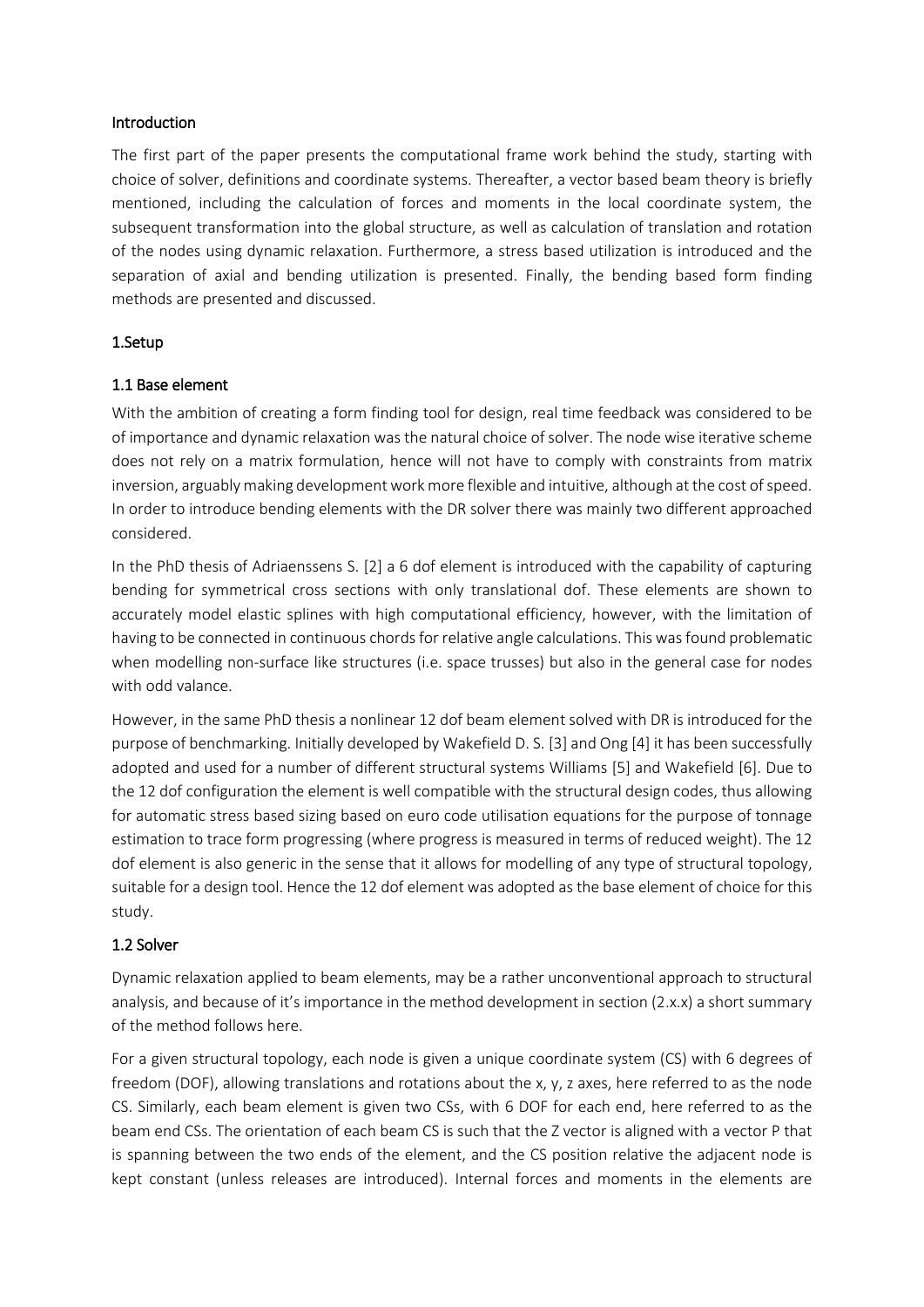calculated based on; the relative rotation between the two beam CSs for the twist, the rotation relative to the P vector is used for calculating bending moments, and the elongation/shortening of the member due to bowing and translations of the adjacent nodes gives the axial force. The forces and moments are first calculated in the beam CSs and need to be transformed to the adjacent node CS before they are summed to give out-of-balance force and out-of-balance moment that drive the iterative search for equilibrium, [2] (Ch. 2.3.1).



*Figure 1. Showing the node coordinate system, and one of the two beam end CSs of an adjacent element m.*



*Figure 2. Rotation of the node CS deforms the adjacent element, from left to right rotation around the local x-axis, the local y-axis and the twist measured as the relative rotation of the two end CSs.*

The local moments and forces in the elements caused by the movements of the beam end CSs, can be obtained from differentiating the strain energy equation with respect to each deformation mode.

$$
U = \frac{EA}{2L_0}(e_a + e_b)^2 + \frac{EI_x}{2} \int k_{xx}^2 dl + \frac{EI_y}{2} \int k_{yy}^2 dl + \frac{GI}{2L_0} \varphi^2.
$$
 (1)

Where, E is the youngs modulus, G is the shear modulus,  $I_x$  and  $I_y$  is the second moment of area around the x and y axis respectively, A is the cross section area,  $k_{xx}$  and  $k_{yy}$  are the curvature around the x and y axis respectively, *J* is the torsional constant,  $L_0$  is the element length and  $\varphi$  is the twist angle.

#### 1.4 High level algorithm

For a given structural topology including loading, boundary conditions, material properties and section definitions, the following steps are iterated in the DR solver to find the equilibrium state:

While (not converged)

1. Foreach (element in the structure)

(a). Calculate element forces  $F_e$  and element moments  $M_e$  based on translations and rotations from previous iteration. *For property control form finding: Scale factors are applied here according to eq. (2) and (3).*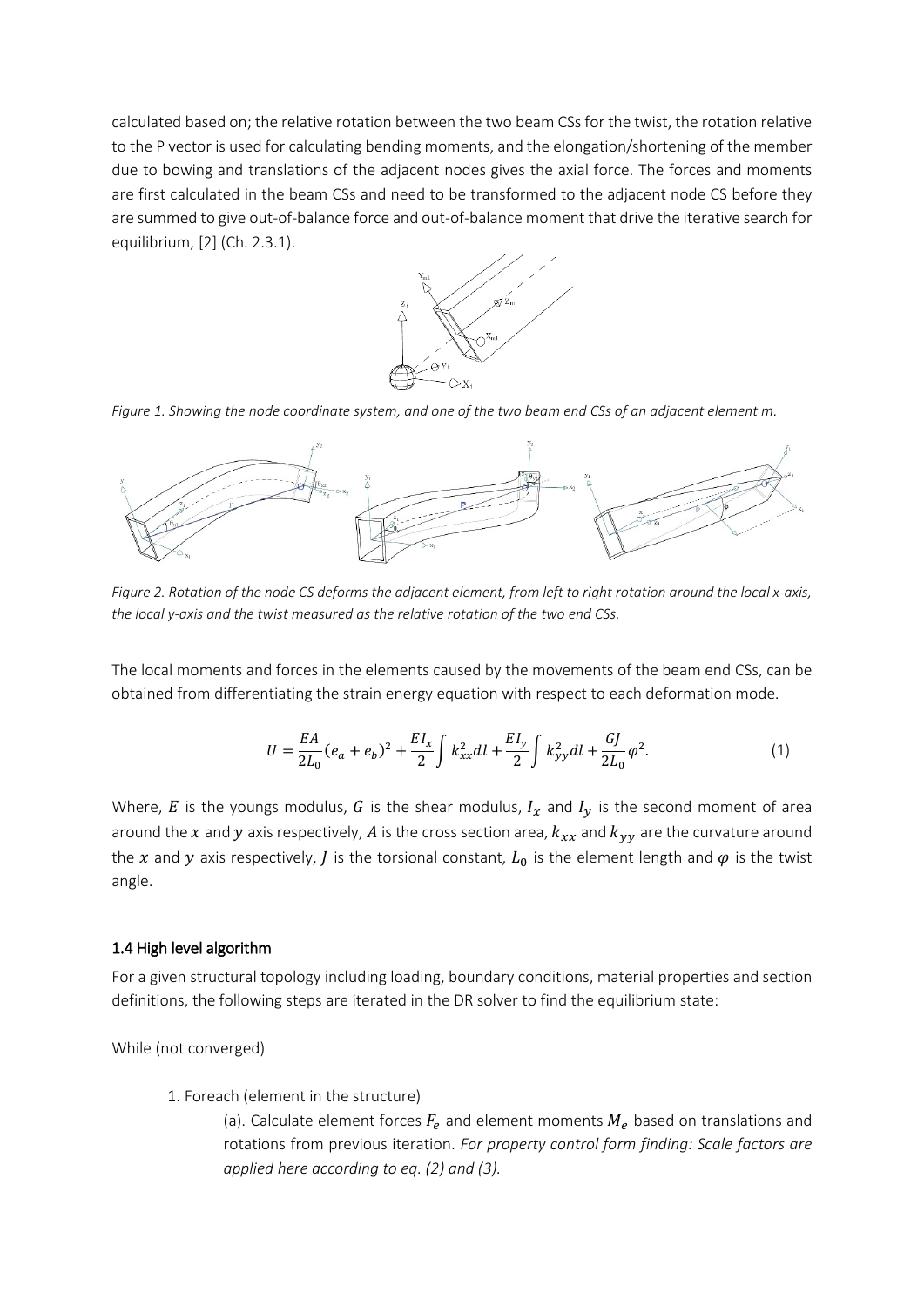(b). Calculate axial and bending utilisation  $U_A$  and  $U_B$  respectively, based on section properties and internal moments and forces.

(c). *For limit control form finding: Force and moments are scaled here to fulfil the utilisation limits as described in (2.2.3).*

- 2. Foreach (node in the structure)
	- (I). Calculate a fictitious mass  $m$  and moment of inertia  $I$  for each DOF, tuned for speed. (II). Iterating through the elements adjacent to the node, transform internal forces and moments from beam end CS to node CS and add on to the node  $(M_e \rightarrow M_n, F_e \rightarrow F_n)$ .
	- (III). Apply self-weight and super imposed load to the node.
	- (IV). Move the node in the direction of the out of balance force,  $(F_n = ma)$ . (V). Rotate the node in the direction of the out of balance moment,  $(M_n = J \propto)$ .
	- (VI). Apply the same translations and rotations also to all adjacent beam CSs.

Where  $F_n$  is the net force on the node,  $m$  is the fictitious mass matrix and *J* is the moment of inertia matrix both of which tuned for each according to [1],  $a$  is the acceleration,  $M_n$  is the net moment and ∝ is the angular acceleration.

These steps are iterated until the equilibrium positions for the nodes are found and vibrations have died out due to artificial damping. The utilisation for the elements is calculated according to Eurocode 3 specifications for uniform members in bending and axial compression [3] (Ch. 6.3.3). The equations are somewhat simplified, partly to reduce complexity that is not needed in conceptual design, and partly to enable a separation of axial and bending utilization.

There is a last step which is of importance to enable option comparison and progress tracing, and that is automatic stress based sizing. The specific implementation bears resemblance to previous work by [reference?].

## 2. Bending based form finding

#### 2.1 Form finding

Form finding can be done using many different techniques [4], where arguably the two most common techniques is the stiffness control method which is typically used for compression structures, and the force-density control method which is used for tensile structures. Both methods aim to find the pure axial equilibrium geometry for a structure, but the load case varies and so does the way the forces are derived.

The stiffness method is commonly used for the shaping of compression structures and the process aims to find a structure where the elements are working in pure axial force for a given load case. The structure is usually modelled with spring elements and the form finding load case is often the selfweight and super imposed dead load. The sudden application of load to the initially unstressed geometry puts the nodes out of equilibrium. Using a solver of choice, the nodes are then moved iteratively in the direction of the out-of-balance force, causing the adjacent elements to stretch, introducing a force in the member. The member forces are summed over the nodes, and together with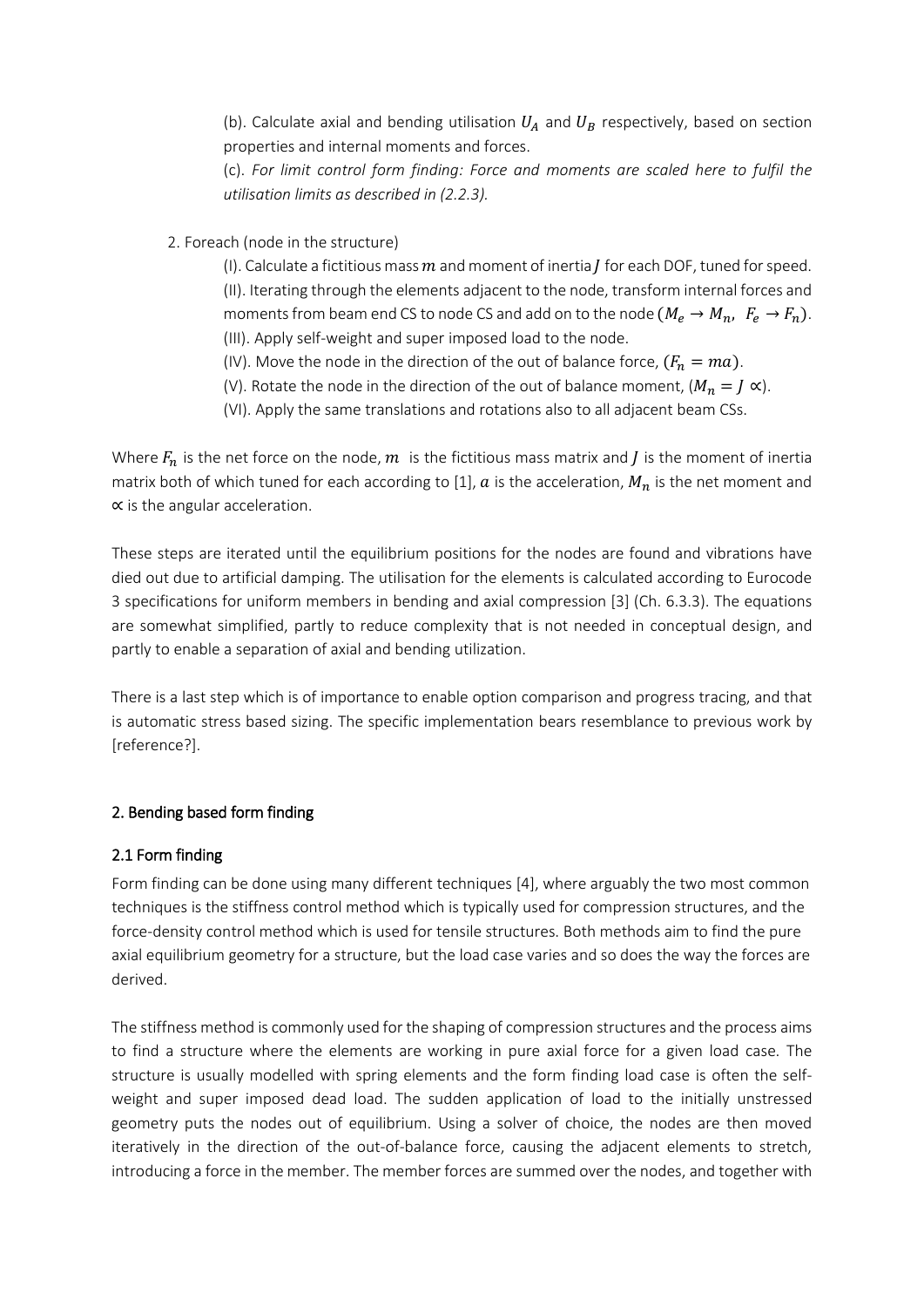the external load giving the out-of-balance force for the next iteration. The process is iterated until equilibrium between internal and external force is reached.

The Force-density method works in a similar fashion but the external load case is replaced by internal pre-stress, which is determined based on material properties and kept constant throughout the form finding process. Thus, the shape of the structure is the only changing factor for equilibrium to be reached.

#### 2.2 Bending based Form finding

With the aim to develop a method to conduct form finding which allows for a trade-off between initial geometry and fully form found geometry, three different approaches to bending based form finding were explored and are presented below. All of the methods are based on a reversed load case as the governing form driver where the difference is the way in which the force and moments are calculated/set in the elements. Inspiration is taken form the classical techniques that are used for tensile and compression structures presented above.

#### *2.2.1 Property control form finding*

This method is implementing a way of controlling axial and bending stiffness for the elements in a structure during the form finding process by scaling the properties,  $EA$  and  $EI$ , representing axial and bending stiffness respectively. By dropping the bending stiffness to zero the beams are effectively converted into bar elements and the form adapts to find equilibrium without bending. By increasing the bending stiffness again, the form adapts to work partly in bending and partly in axial action where this ratio is controlled by the user. Taking the derivative of the equation  $(1)$  with respect to  $e$  and introducing an axial stiffness scale factor,  $s_{axial}$ , gives the following expression for the axial force in a member;

$$
N = \frac{\partial U}{\partial e} = s_{axial} \frac{EA}{L_0} (e_a + e_b) \,. \tag{2}
$$

Similarly, by expressing the curvature around the x axis,  $k_{xx}$ , in terms of the angles at the end rotations,  $\theta_{x1}, \theta_{x2}$  and by differentiating equation (1) with respect to  $\theta_{x1}$  [2], and introducing the bending scale factor  $s_{bend}$  the moment at end 1 around the x axis can be expressed as;

$$
M_{x1} = \frac{\partial U}{\partial \theta_{x1}} = 4 \frac{NL_0}{30} \theta_{x1} - \frac{NL_0}{30} \theta_{x2} + s_{bend} (4 \frac{EI_x}{L_0} \theta_{x1} + 2 \frac{EI_x}{L_0} \theta_{x2}).
$$
 (3)

The same principle applies for moments  $M_{\chi_2}$ ,  $M_{\nu_1}$ ,  $M_{\nu_2}$  as well as for the twisting moment  $M_{\omega}$ . Note that even if the bending scale factor is set to zeros, there is still a contribution to the moment from the axial force.

This method was found to work well for the most structures, and it clearly communicates the difference in form between a bending structure and the pure catenary structure.

#### *2.2.2 Force/Moment control form finding*

This type of form finding is inspired by the method used for tensile structures. Instead of calculating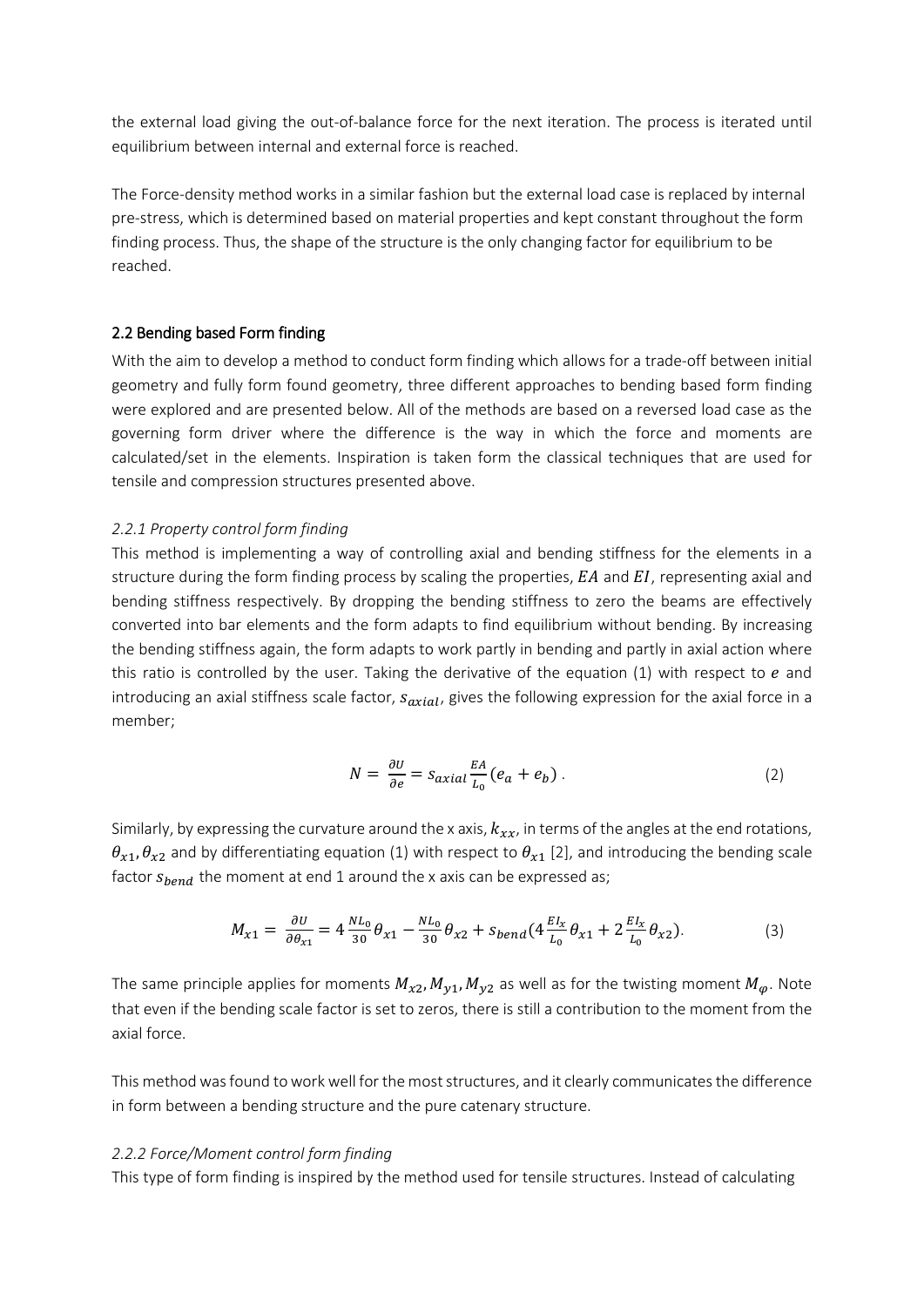the axial force and the moments based on translations and rotations, the values are set based on the capacity of the elements. The user controls the force and moments in the elements by specifying the value as a percentage of the axial/bending capacity. In contrast to force density method the governing form driver is a load case, thus, it becomes a tricky balance act to ensure that the forces set in the elements can balance the applied loading. If the load is large compared to the element capacity, equilibrium might never be found since the force does not change with the elongation of the members. Hence, a method that was not found practically useful.

#### *2.2.3 Limit control form finding*

Limit control form finding has similarities to the two methods presented above. It allows for elaboration with the ratio of bending and axial action like in property control, but rather than scaling the EA and EI values for the elements the user specifies limit values for the axial and bending utilization in a way inspired by the principle behind force/moment control. These two limits are percentages of the member capacity. If a member is loaded such that the axial force or the moment exceeds the specified limits the exceeded quantities are scaled down and the form will have to adapt. This approach makes it possible to enhance the structural performance in the most critical parts of a structure, where for example the bending action is dominating, without necessarily changing the parts that are not as critical.

Below is a high level algorithm that show how the principles behind the limit control form finding method. For a given limit of axial utilisation  $a^{lim}$  and bending utilisation  $b^{lim}$ , where  $S_G$  and  $S_M$ describes the geometric and material properties of the section and  *represents a collection of the* reduction factors due to flexural buckling and material imperfections, the high level algorithm looks like:

- 1. Execution of step (a) as described in section 1.4, where the element forces  $F_e$  and moments  $M_e$ are calculated based on displacement and rotations of the nodes.
- 2. Execution of step (b) as described in section 1.4, where the axial and bending utilization  $U_a(F_e, S_G, S_M, R)$  and  $U_b(F_e, S_G, S_M, R)$  are calculated respectively.
- 3. Calculating the  $U_a^{lim} = a^{lim} U_a$ , and  $U_b^{lim} = b^{lim} U_b$
- 4. If  $U_a > U_a^{lim}$ , then scale the force  $F_e$  such that  $U_a = U_a^{lim}$ .
- 5. if  $U_b > U_b^{lim}$ , then scale moments  $M_e$  such that  $U_b = U_b^{lim}$ .

6. Execution of step (I) – (VI) continues and each node (and adjacent CS) is translated and rotated as a response to the out of balance force and the out of balance moment.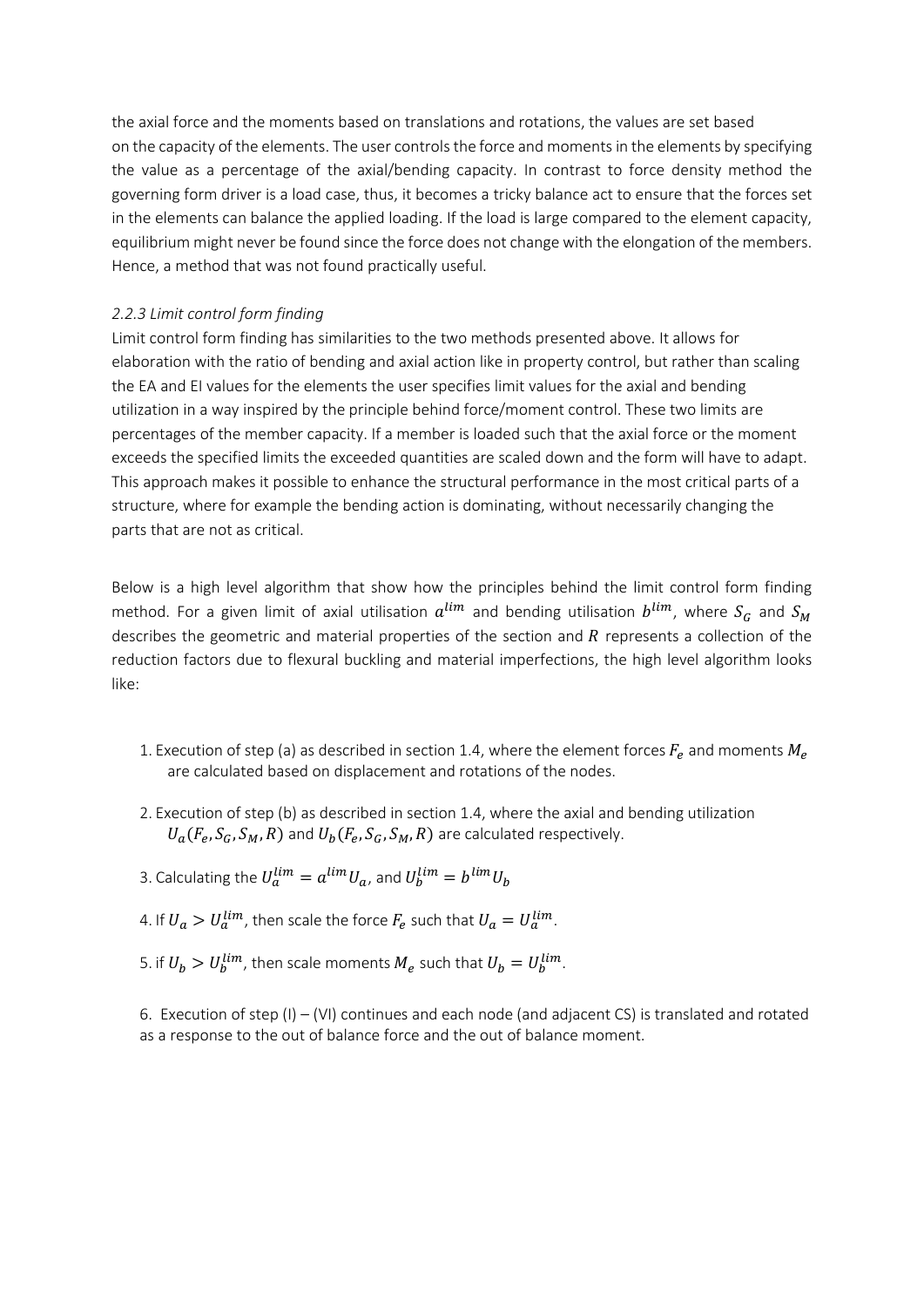#### 2.3 Limit Control Form Finding 2D Example

2D Example of a sub optimal arc structure under the influence of a form finding load case. This example clearly shows the how the form is adapting to the given utilization limits and how the combined utilization plot in figure 5 can be used as a means for progress tracing and comparison.



*Figure 3. Image to the left show the boundary condition, loading and initial center line geometry for a bent arc like structure. Image to the right show the equilibrium geometry as a result of elastic analysis and 4 cases of limit control form finding with different utilization limits. The colors display the utilization of the member capacity where red I 100%*



*Figure 4. Combined axial and bending utilization for the critical part of the structure can be used as a measurement for efficiency. As expected, the pure catenary structure outperforms the other options by an order of a magnitude.*

## 2.4 Limit Control Form Finding 3D Example

Example of a free from surface structure where limit control form finding is used to improve the shape and automatic sizing is used for evaluation.



Figure 6. Initial set up of the structure to the left with beam elements is black and cable elements colored blue. The Surface patches indicating the load direction for an even distributed 1  $kN/m$  line load. Image to the right shows the utilization for the initial configuration.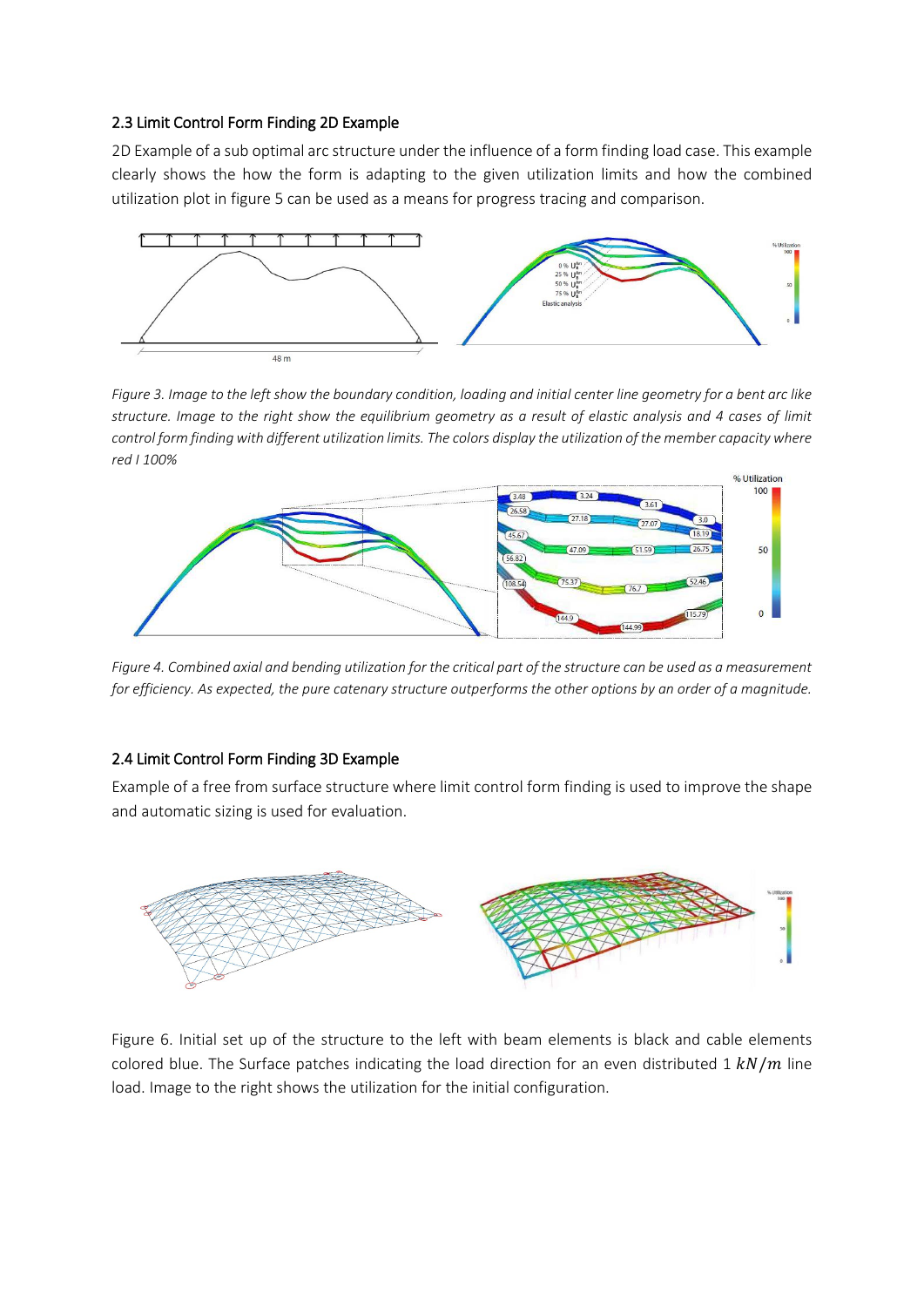

Figure 7. Structure colored by utilization under the influence of a reversed  $1 kN/m$  form finding load case. The top left corner showing the initial geometry, the top right cornershowing the structure under 50/50 utilization, the bottom left 80/20 utilization and the bottom right 100/0 axial and bending utilization limits respectively.



Figure 8. Size optimization results for the 4 options showing reduced weight as the structure functioning more as a shell.